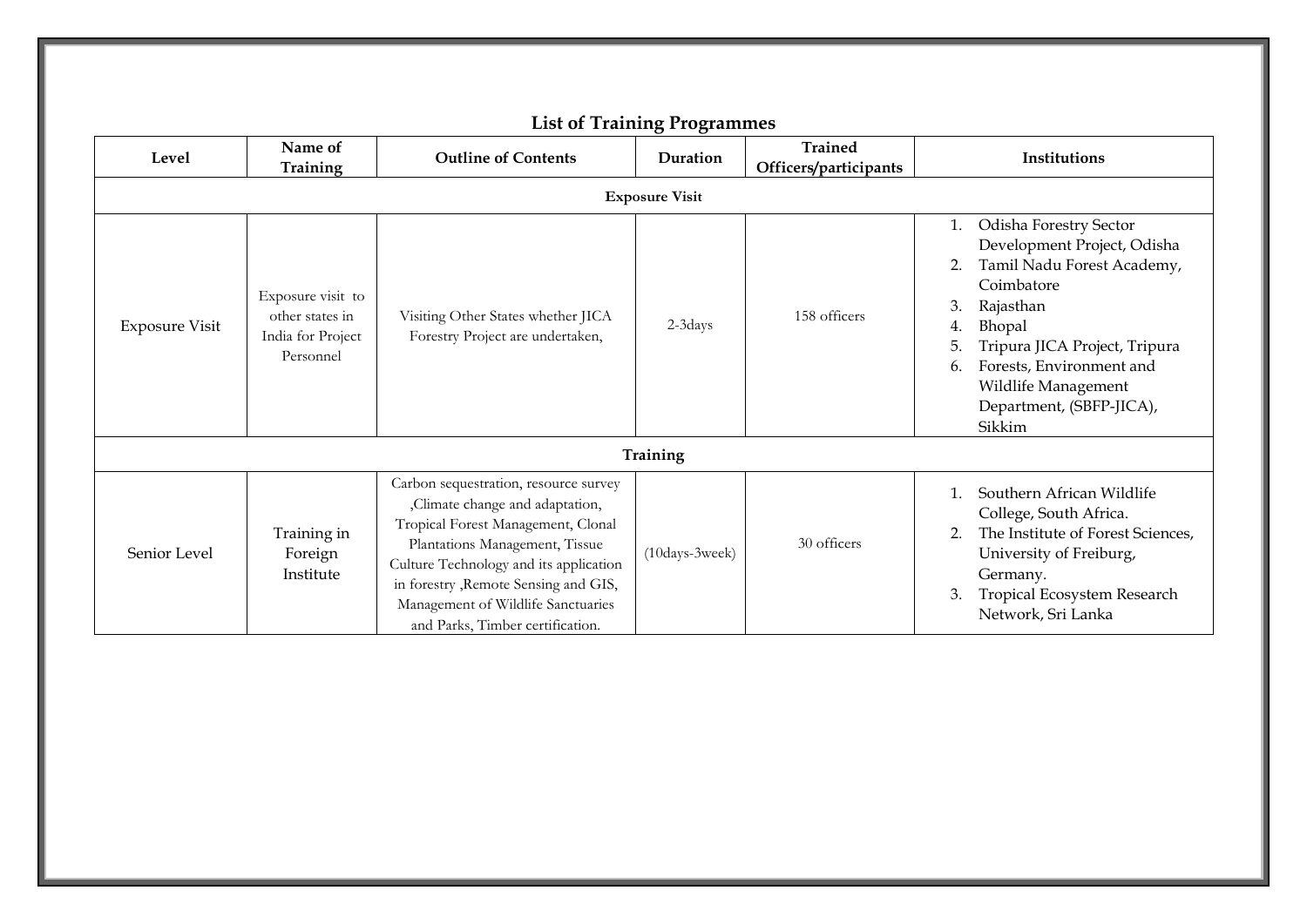| Middle and Junior<br>level officers*                                 | Long-term<br>training themes:                                                | GIS- Remote sensing, Wildlife and<br>biodiversity management                                                                  | 6 month                                                                           | 15 officers        | 1. Indian Institute of Remote Sensing,<br>Dehradun.<br>2. Karnataka State Remote Sensing<br>Application Centre, Bangalore.<br>3. Indian Institute of Surveying &<br>Mapping (Forest Survey of India, Govt.<br>of India), Hyderabad.<br>4. GIS Institute, Noida<br>5. Institute of Geo-Informatics and<br>Remote Sensing, Kolkata.<br>6. Wildlife Institute of India, Dehradun. |
|----------------------------------------------------------------------|------------------------------------------------------------------------------|-------------------------------------------------------------------------------------------------------------------------------|-----------------------------------------------------------------------------------|--------------------|--------------------------------------------------------------------------------------------------------------------------------------------------------------------------------------------------------------------------------------------------------------------------------------------------------------------------------------------------------------------------------|
|                                                                      | Short term<br>themes:                                                        | Soil and water conservation, Tropical<br>Forest management, Wildlife<br>biodiversity management, Nursery<br>Development       | 10-15 days                                                                        | 45 officers        | Indian Institute of Forest<br>$\mathbf{1}$ .<br>Management, Bhopal<br>Kerala Forest Research Institute<br>2.<br>Indian Institute of Soil & Water<br>3.<br>Conservation, Dehradun                                                                                                                                                                                               |
| Range officer<br>Beat officer ,and other<br>relevant frontline staff | Training for GIS                                                             | Instruction how to use PDA&GPS<br>Outline of GIS etc.<br>Collecting and reporting data for GIS(g)<br>eo-referencing)          | 3days<br>(2 days in the<br>beginning and<br>1 day after a<br>gap of six<br>month) | 1892 Participants  | School of Oceanographic<br>1.<br>Studies, Jadavpur University<br>Santi Infotech, Kolkata<br>2.                                                                                                                                                                                                                                                                                 |
| Junior level Officers<br>and FRs                                     |                                                                              | Designing of soil conservation<br>structures; QPM & containerized<br>nursery management, seed technology<br>and certification | 10-15days                                                                         | 35 Participant     | In house training at Forest Training<br>Centre, Jhargram / Rajabhatkhawa and<br>B.F. School. Specialized training can be<br>organized in Forest Rangers College,<br>Kurseong, in vernacular languages.                                                                                                                                                                         |
| Frontline staff and<br>JFMC/EDC/SHGs                                 | Training of<br>frontline staff,<br>JFMC, EDC in<br>micro planning<br>and PRA | Micro planning and PRA                                                                                                        | $2-3 \text{ day}$<br>workshop<br>$/$ Group                                        | 40120 Participants | <b>FMU</b>                                                                                                                                                                                                                                                                                                                                                                     |